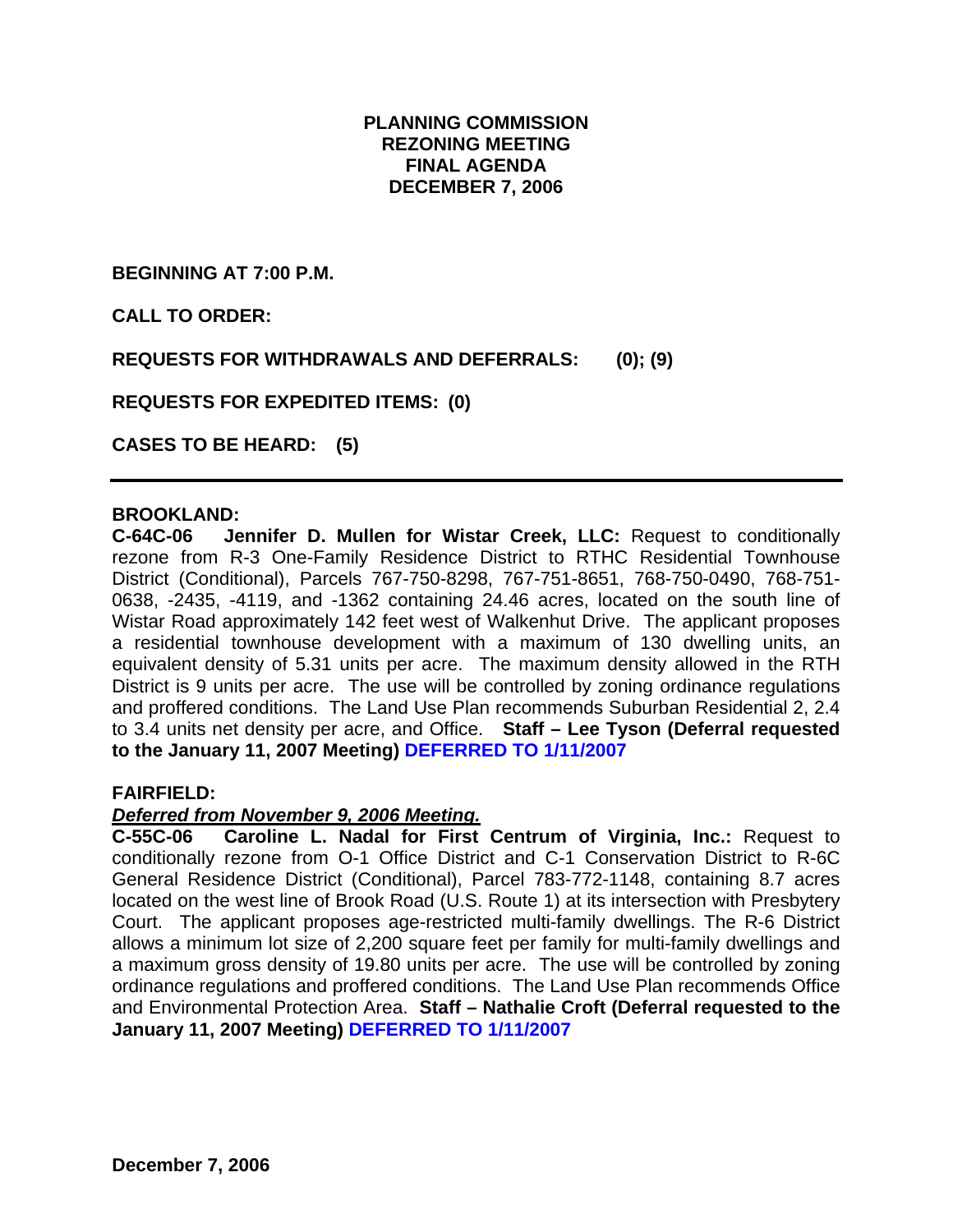**C-65C-06 Dan Caskie for Barrington Investors, LTD:** Request to conditionally rezone from R-4 One-Family Residence District and M-2 General Industrial District to R-5AC General Residence District (Conditional), part of Parcel 799-732-4991, containing approximately 19.98 acres, located between the west line of Barrington Road at its intersection with Glenthorne Road and the east line of the Chesapeake and Ohio Railway right-of-way. The applicant proposes a maximum of 53 zero lot line one-family dwellings. The R-5A District allows a minimum lot size of 5,625 square feet and a maximum density of 6 units per acre. The use will be controlled by zoning ordinance regulations and proffered conditions. The Land Use Plan recommends Suburban Residential 2, 2.4 to 3.4 units net density per acre and Environmental Protection Area. **Staff – Nathalie Croft (Deferral requested to the January 11, 2007 Meeting) DEFERRED TO 1/11/2007**

**C-66C-06 Mike Farmer for RAC II:** Request to amend proffered conditions accepted with Rezoning Case C-5C-05, on Parcel 783-764-5602, containing 2.9 acres, located at the northwest intersection of the I-295 ramp, Brook Road (U.S. Route 1) and Cole Boulevard. The applicant wishes to amend Proffer 13 related to sound suppression measures. The zoning is R-5AC General Residence District (Conditional). The Land Use Plan recommends Suburban Residential 2, 2.4 to 3.4 units net density per acre. **Staff – Tom Coleman RECOMMENDED FOR APPROVAL**

## **THREE CHOPT:**

## *Deferred from the October 12, 2006 Meeting.*

**P-16-06 Glenn Moore for Basilios E. Tsimbos:** Request for a Provisional Use Permit under Sections 24-58.2(d), 24-120 and 24-122.1 of Chapter 24 of the County Code in order to construct an outside dining area for a proposed restaurant on Parcel 761-754-1383, located on the east line of Skipwith Road approximately 350 feet south of West Broad Street (U. S. Route 250). The existing zoning is B-2C Business District (Conditional). The Land Use Plan recommends Commercial Arterial and Office. **Staff – Lee Tyson (Deferral requested to the March 15, 2007 Meeting) DEFERRED TO 3/15/20007**

## *Deferred from the November 9, 2006 Meeting.*

**C-49C-06 Caroline L. Nadal for Rockwood, Inc:** Request to conditionally rezone from A-1 Agricultural District to R-2AC One-Family Residence District (Conditional), Parcels 738-771-6301, -4105, and -2400, containing approximately 7.081 acres, located on the east line of Pouncey Tract Road approximately 1,412 feet north of its intersection with Shady Grove Road. The applicant proposes a single family residential subdivision with a maximum density not to exceed 2.0 units per acre. The R-2A District allows a minimum lot size of 13,500 square feet and a maximum gross density of 3.23 units per acre. The use will be controlled by zoning ordinance regulations and proffered conditions. The Land Use Plan recommends Suburban Residential 1, 1.0 to 2.4 units net density per acre. **Staff – Lee Tyson (Deferral requested to the January 11, 2007 Meeting) DEFERRED TO 1/11/2007**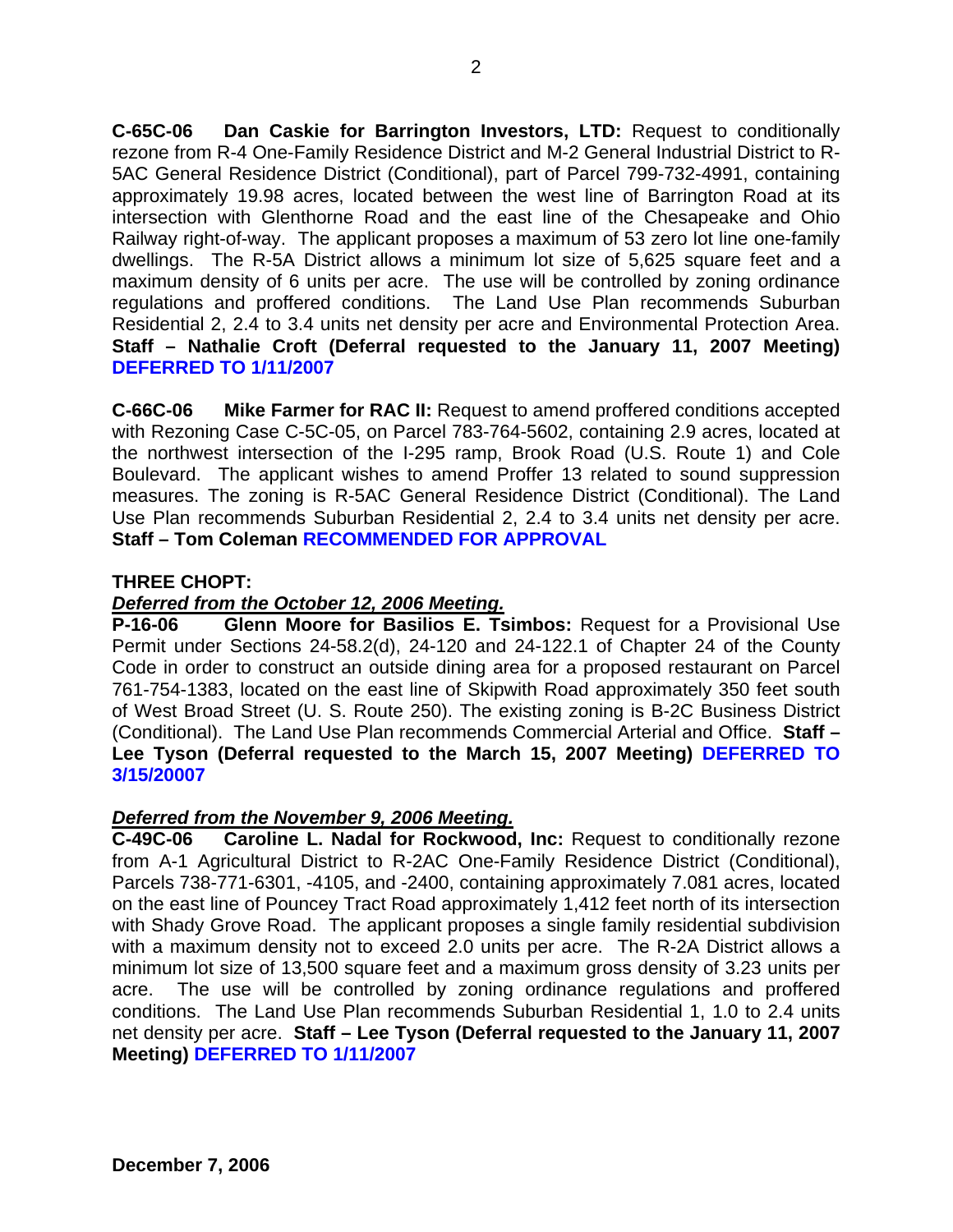### *Deferred from the November 9, 2006 Meeting.*

**C-57C-06 James Theobald for W2005 Realty, L.L.C.:** Request to conditionally rezone from R-6C General Residence District (Conditional), O-3C Office District (Conditional) and B-2C Business District (Conditional) to RTHC Residential Townhouse District (Conditional) and B-2C Business District (Conditional), Parcel 736-762-2022, containing approximately 41.066 acres (B-2C - 26.889 +/- ac.; RTHC - 14.177 +/- ac.), located at the southwest intersection of West Broad Street (U.S. Route 250) and Lauderdale Drive. The applicant proposes retail, office, and a townhouse development with a maximum density of 6.8 units per acre. The maximum density in the RTH District is 9 units per acre. The uses will be controlled by zoning ordinance regulations and proffered conditions. The Land Use Plan recommends Mixed Use and Urban Residential, 3.4 to 6.8 units net density per acre. The site is in the West Broad Street Overlay District. **Staff – Ben Sehl RECOMMENDED FOR APPROVAL** 

**C-59C-06 Andrew Condlin for Towne Center West, LLC:** Request to conditionally rezone from B-2C Business District (Conditional) to R-6C General Residence District (Conditional), parts of Parcels 734-764-9340 and 736-764-1136, containing 13.56 acres (Parcel B - approximately 9.38 acres and Parcel I approximately - 4.18 acres), located on the north line of West Broad Street (U. S. Route 250) approximately 540 feet east of N. Gayton Road (Parcel B) and approximately 650 feet north of West Broad Street (U. S. Route 250) (Parcel I). The applicant proposes retail, office uses, and multi-family with no more than 165 multi-family dwelling units on Parcel B, and no more than 75 multifamily dwelling units on Parcel I. The R-6 District allows a minimum lot size of 2,200 square feet per family for multi-family dwellings and a maximum gross density of 19.80 units per acre. The uses will be controlled by zoning ordinance regulations and proffered conditions. The Land Use Plan recommends Mixed Use. The site is in the West Broad Street Overlay District. **Staff – Tom Coleman (Deferral requested to the January 11, 2007 Meeting) DEFERRED TO 1/11/2007**

**P-19-06 Andrew Condlin for Towne Center West, LLC:** Request for a Provisional Use Permit under Sections 24-36.1(b), 24-120 and 24-122.1 of the County Code to permit retail and office uses within the proposed multi-family development on parts of Parcel 734-764-9340, and 736-764-1136, located on the north line of West Broad Street (U. S. Route 250) approximately 540 feet east of N. Gayton Road (Parcel B) and approximately 650 feet north of West Broad Street (U.S. Route 250) (Parcel I). The existing zoning is B-2C Business District (Conditional). The property is the subject of rezoning case C-59C-06, which proposes to rezone the property to R-6C General Residence District (Conditional). The Land Use Plan recommends Mixed Use. The site is in the West Broad Street Overlay District. **Staff – Tom Coleman (Deferral requested to the January 11, 2007 Meeting) DEFERRED TO 1/11/2007**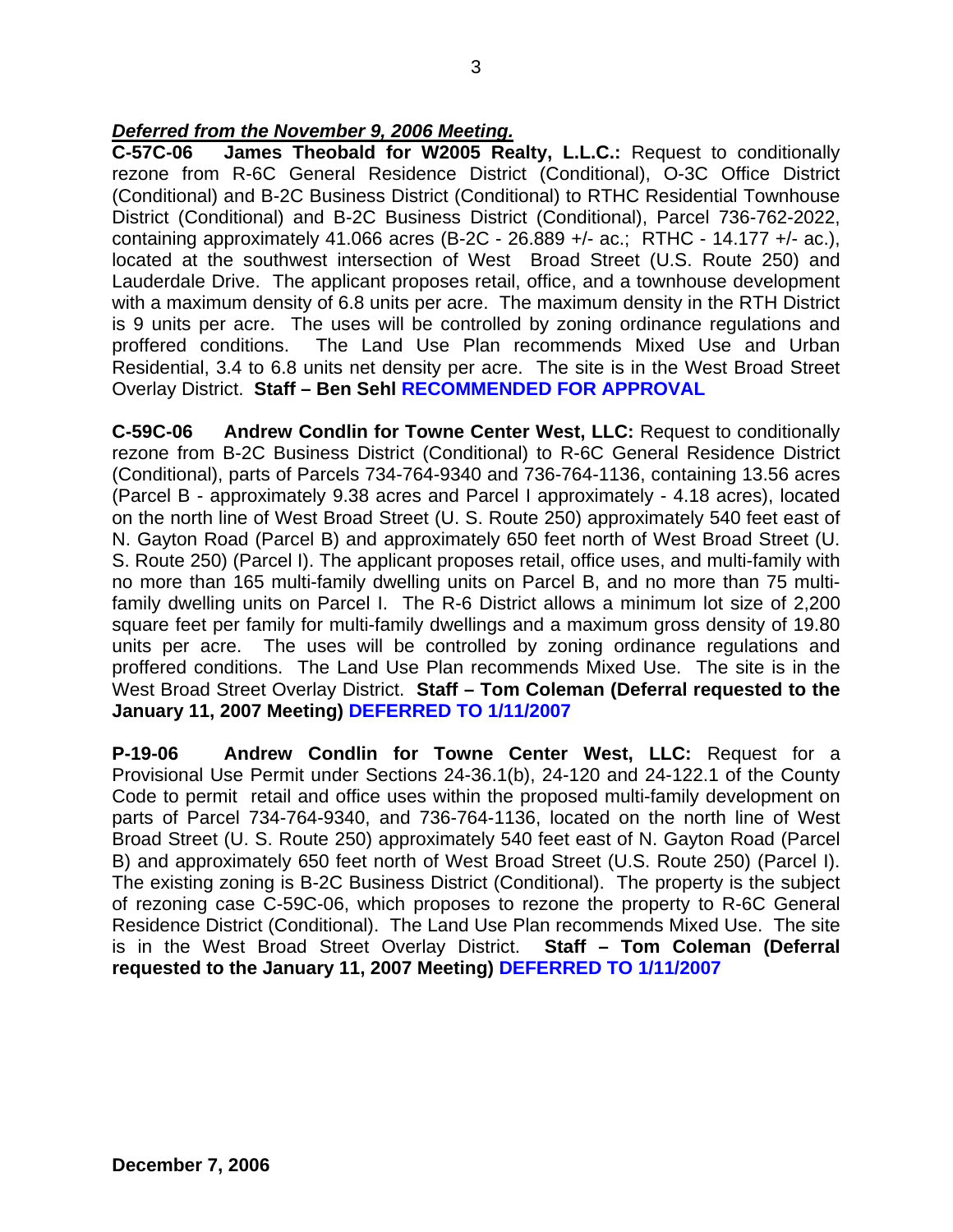**TUCKAHOE:** 

None.

### **VARINA:**

### *Deferred from the November 9, 2006 Meeting.*

**C-51C-06 Caroline L. Nadal for Collins/Goodman Development, LLC:** Request to conditionally rezone from A-1 Agricultural District to B-2C Business District (Conditional), Parcel 814-717-0480 and part of Parcel 813-717-7951, containing approximately 10.19 acres, located at the south intersection of S. Laburnum and Gay Avenues. The applicant proposes retail uses. The uses will be controlled by zoning ordinance regulations and proffered conditions. The Land Use Plan recommends Office. The site is in the Airport Safety Overlay District. **Staff – Livingston Lewis (Deferral requested to the January 11, 2007 Meeting) DEFERRED TO 1/11/2007**

### *Deferred from November 9, 2006 Meeting.*

**C-60C-06 Andrew Condlin for Summit Investments, LLC:** Request to conditionally rezone from A-1 Agricultural District and R-3 One-Family Residence District to B-3C Business District (Conditional), part of Parcel 816-712-7520, containing 3.61 acres, located at the northeast intersection of S. Laburnum Avenue and Eubank Road. The applicant proposes retail uses. The uses will be controlled by zoning ordinance regulations and proffered conditions. The Land Use Plan recommends Office. The site is in the Airport Safety Overlay District. **Staff – Lee Tyson RECOMMENDED FOR APPROVAL**

## *Deferred from November 9, 2006 Meeting.*

**C-63C-06 Andrew Condlin for Summit Investments, LLC:** Request to conditionally rezone from A-1 Agricultural District and R-3 One-Family Residence District to B-2C and B-3C Business Districts (Conditional), Parcels 816-711-8151, 817- 711-0454 and -0712, 817-710-0397, and part of Parcel 816-712-7520 containing 7.85 acres, located at the southeast intersection of S. Laburnum Avenue and Eubank Road. The applicant proposes retail uses. The uses will be controlled by zoning ordinance regulations and proffered conditions. The Land Use Plan recommends Suburban Residential 2, 2.4 to 3.4 units net density per acre, and Office. The site is in the Airport Safety Overlay District. **Staff – Lee Tyson RECOMMENDED FOR APPROVAL** 

**C-67C-06 Ahmad Jafari:** Request to conditionally rezone from R-3 One-Family Residence District and B-3 Business District to B-2C Business District (Conditional), Parcel 818-726-8240, containing 1.859 acres, located on the north line of Nine Mile Road between Barker and Forest Avenues. The applicant proposes a retail strip shopping center. The use will be controlled by zoning ordinance regulations and proffered conditions. The Land Use Plan recommends Commercial Arterial. The site is in the Airport Safety Overlay District. The site is partially in the Enterprise Zone. **Staff – Ben Sehl (Deferral requested to the January 11, 2007 Meeting) DEFERRED TO 1/11/2007**